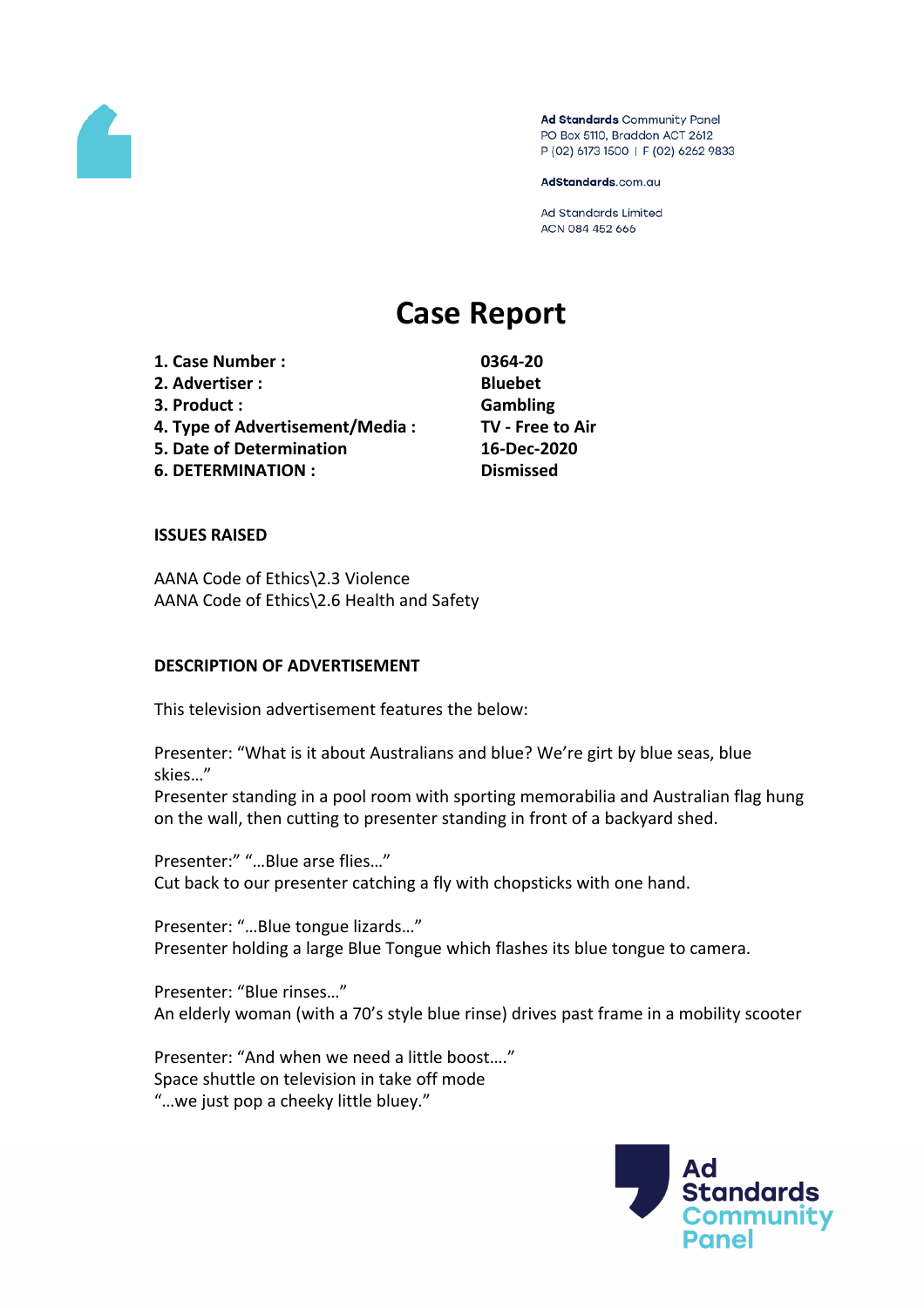

Presenter: "We love a blue…" Presenter shadow boxing to camera.

Presenter: "We even call our red heads BLUE…" Nodding red head

Presenter: "and our best mate…" Blue Heeler with the blue number 4 Greyhound colors on. He barks to camera (subtitle: "Get on the 4 at Dapto")

Presenter: "And when we bet… we bet with Blue Bet."

#### **THE COMPLAINT**

Comments which the complainant/s made regarding this advertisement included the following:

*Promotes drug taking.*

# **THE ADVERTISER'S RESPONSE**

Comments which the advertiser made in response to the complainant/s regarding this advertisement include the following:

*I refer to your letter dated 1 December 2020 relating to a complaint received by Ad Standards ("AS"), reference 0364-20, pertaining to a television commercial which was broadcast on 16 December 2020. BlueBet has considered the complaints against the AANA Wagering Advertising Code and section 2 of the AANA Code of Ethics ("the Codes") and offers the following information and comments to assist AS's consideration of the complaint at the forthcoming meeting of the Community Panel.*

*DESCRIPTION OF THE ADVERTISEMENT*

*The complainant refers to a television advertisement broadcast on Channel 9 on 16 November 2020.*

*BlueBet has recently placed television advertisements, each of similar content but different lengths, however those ceased to be broadcast on 14 November 2020. Consequently, we cannot be sure what version of the advertisement the complainant is referencing.*

*Notwithstanding the above, the advertisements all have a similar theme. They contain a paid actor making several references to the use of the word "Blue" in the Australian vernacular. This plays to the name of BlueBet obviously, as well as its market positioning as a fully Australian owned business, in contrast to most of its competitors.*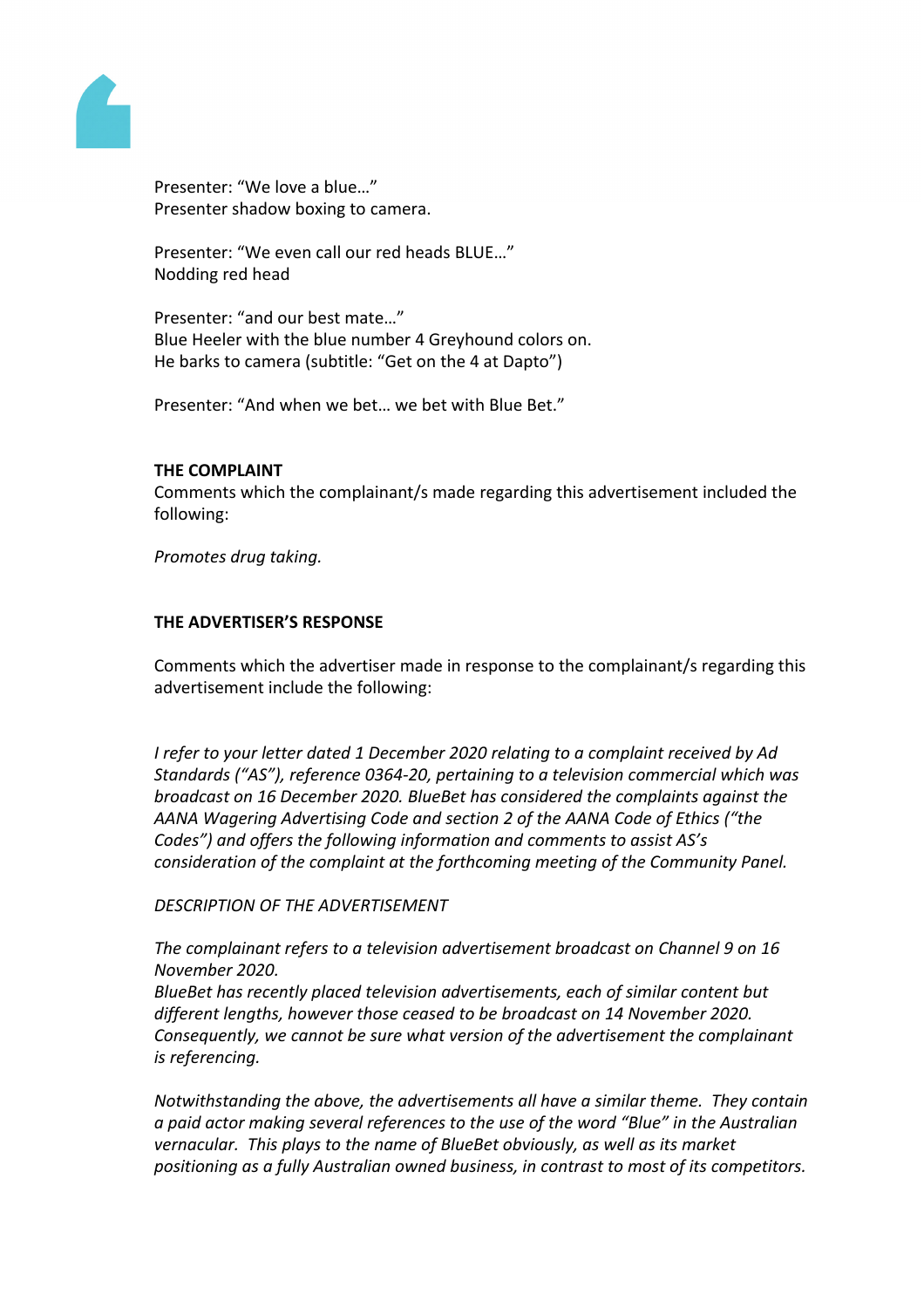

*The full script of the 30 second version of the advertisement (most likely the subject of the complaint) is provided:*

*DETAILS OF THE COMPLAINT*

*The complainant states:*

*• The narrative says quote- "that you can even pop a sneaky little bluey" end quote. That is a drug reference. Encouraging drug taking. REASON FOR CONCERN: Promotes drug taking.*

*ADVERTISER'S RESPONSE TO THE COMPLAINT*

*The complainant suggests that BlueBet uses a drug reference in its advertisement and by doing so is promoting drug use.* 

*BlueBet acknowledges that the line "and when we need a little boost, we just pop a little bluey" is a reference to the taking of medication assisting those with erectile dysfunction. In our submission, this is how this line is interpreted by the overwhelming majority of viewers. This is also consistent with the feedback BlueBet received during the process of receiving CAD approval. At this time BlueBet was advised not to mention the brand name Viagra or display any image of a pill, thus confirming that the common interpretation of the line is that it relates to sexual dysfunction medication rather than any illegal or recreational drug. Viagra, and other comparable medications, are legal products which are only available if prescribed by a medical professional.*

*While the advertisement clearly makes reference to this medication, there can be no suggestion that it is promoting its use, any more than the line "Blue rinses" promotes the use of blue hair dye. All of the lines referencing 'blue' are merely lighthearted references to products or actions containing the word "blue" and commonly used in Australian slang. In any case, even if the advertisement did encourage the viewer to use Viagra or other similar products (which is denied), no adverse inference should be made against Bluebet as it is a totally legal and highly regulated product only available through prescription. Its use is entirely within the prevailing community standards on health and safety.*

*Our response as it pertains to each of the different Codes is below.*

*AANA Code of Ethics*

*Section 2.1: Portrayal of People* 

*The advertisement does not portray people or depict material in a way which discriminates against or vilifies a person or section of the community on account of race, ethnicity, nationality, gender, age, sexual preference, religion, disability, mental illness or political belief. The complaint does not allege that it does.*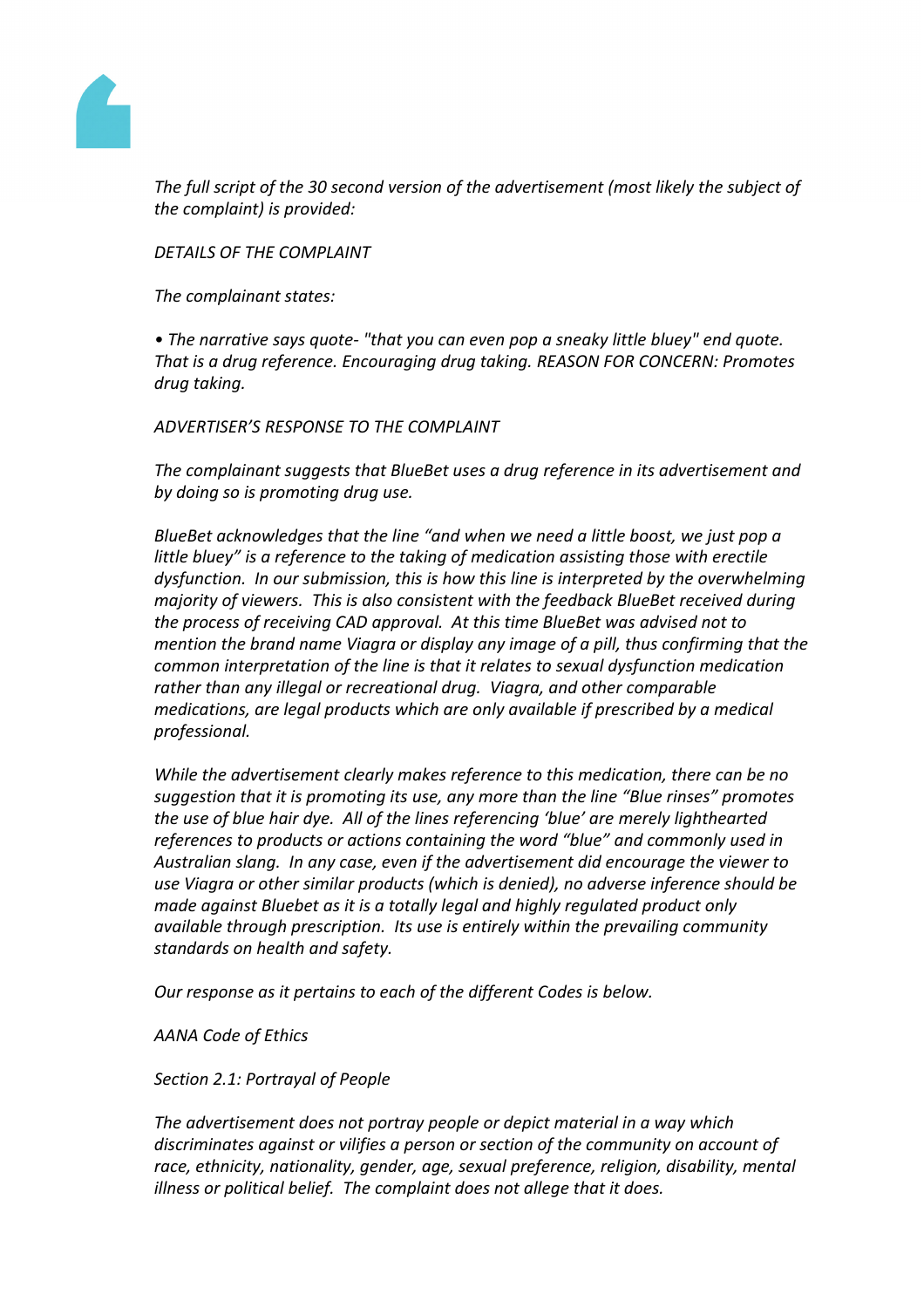

*Section 2.2: Objectification*

*The advertisement does not employ sexual appeal:*

*(a) where images of Minors, or people who appear to be Minors, are used; or (b) in a manner which is exploitative or degrading of any individual or group of people.*

*The complaint does not allege that it does.*

*Section 2.3 Violence*

*The advertisement makes brief mention to the word "blue" as is colloquially used in Australia to describe a scuffle or fight. The reference is made in a lighthearted way consistent with the rest of the advertisement and in no way encourages the viewer to participate in violent behaviour. The complaint does not allege that it does.*

*Section 2.4 Sex, sexuality or nudity*

*The advertisement treats sex, sexuality and nudity with sensitivity to the relevant audience. The complaint does not allege otherwise.*

*Section 2.5 Language*

*The advertisement uses language which is appropriate in the circumstances (including appropriate for the relevant audience and medium). Strong or obscene language is avoided.*

*Section 2.6 Health and Safety*

*The advertisement does not depict material contrary to Prevailing Community Standards on health and safety. As discussed above, the advertisement makes reference to the Australian slang for the taking of sexual dysfunction medication. Such medication is entirely legal and restricted in its use by being only available by prescription from a medical professional. Given the use of such medication can only be used in these circumstances, it is entirely within the prevailing community standards on health and safety. Reference to such a medicinal product is, for the current purposes, no different than references to products such as pain relief or heartburn medication.*

*Section 2.7 The advertisement is clearly distinguishable as such to the relevant audience.*

*AANA Wagering Advertising Code*

*Section 2.1 - The advertisement is not directed primarily to Minors. The complaint does not allege that it is.*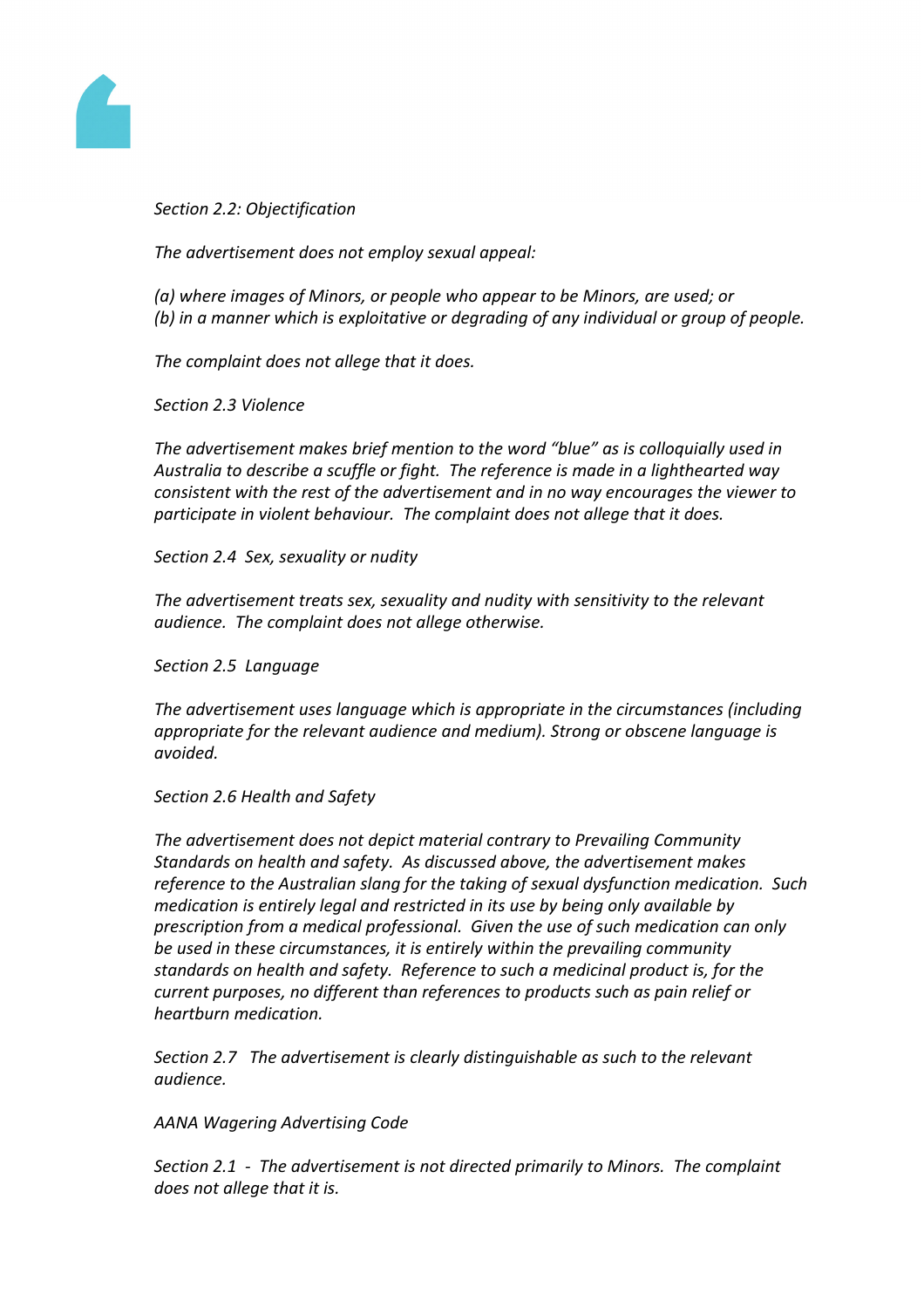

*Section 2.2 - The advertisement does not depict a person who is a minor. The complaint does not allege that it does. Section 2.3 – the advertisement does not depict a person aged 18-24 years old engaged in wagering activities. The complaint does not allege that it does.* 

*Section 2.4 – the advertisement does not portray, condone or encourage wagering in combination with the consumption of alcohol. The complaint does not allege that it does.* 

*Section 2.5 – the advertisement does not state or imply a promise of winning. There is no suggestion in the advertisement that winning will be a definite outcome of participating in BlueBet's offering, or in wagering generally. The complaint does not allege that it does.*

*Section 2.6 – the advertisement does not portray, condone or encourage participation in wagering activities as a means of relieving a person's financial or personal difficulties. There is no reference to salary or debts or anything playing on a consumer's fears of financial pressures. The advertisement does not present wagering as a viable alternative to employment. There are no expressions of any financial difficulty that winning would relieve. The complaint does not allege that the advertisement portrays, condones or encourages participation in BlueBet's service offering as a means of relieving a person'sfinancial or personal difficulties.* 

*Section 2.7 – the advertisement does not state or imply a link between wagering and sexual success or enhanced attractiveness. The complaint does not allege that it does.*

*Section 2.8 – the advertisement does not portray, condone or encourage excessive participation in wagering activities. There is nothing in the advertisement that depicts a participant wagering beyond their means. There is nothing in the advertisement that depicts wagering taking priority in a participant's life. There is nothing in the advertisement that depicts prolonged and frequent wagering to improve a participant's skill in wagering. There is nothing in the advertisement which shows individuals placing further bets, and there is no indication that further bets will lead to winning; and the complaint does not allege that the Advertisement does any of these things.* 

*Section 2.9 – the advertisement does not portray, condone or encourage peer pressure to wager nor disparage abstention from wagering activities. There is nothing in the advertisement that encourages criticism or ridicule for not engaging in wagering activities, or mocks non-participants. The complaint does not allege that it does*

# **THE DETERMINATION**

The Ad Standards Community Panel (Panel) considered whether the advertisement breaches Section 2 of the AANA Code of Ethics (the Code).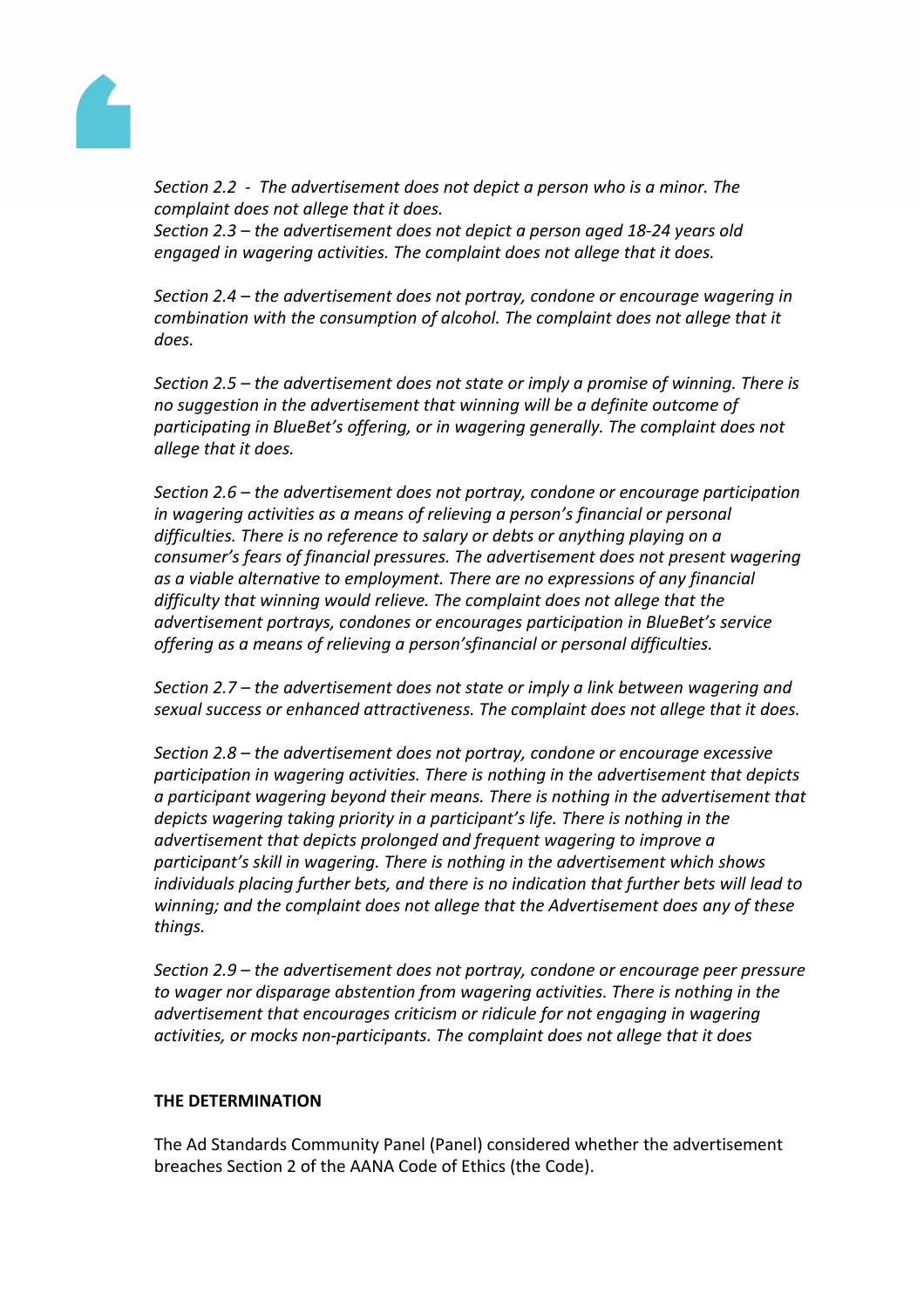

The Panel noted the complainant's concerns that the advertisement promotes drug taking.

The Panel viewed the advertisement and noted the advertiser's response.

# **Section 2.3 Advertising or Marketing Communications shall not present or portray violence unless it is justifiable in the context of the product or service advertised.**

The Panel noted the suggestion that Australian's "love a blue", i.e. a fight and the depiction of the man wearing boxing gloves and shadow boxing.

# **Does the advertisement contain violence?**

The Panel considered the implication that Australian's "love a blue" and the tone in which the line was delivered. The Panel considered whether the man's tone implied that a fight was a positive thing and was therefore encouraging of violence.

The Panel noted that while the man in the advertisement is depicted wearing boxing gloves, he is shown to shadow box alone. The Panel considered that the inclusion of boxing gloves suggested that the reference was related to organised, professional fights rather than bar fights or similar.

The Panel considered that the advertisement did not portray violence, nor did it encourage violence.

# **Section 2.3 conclusion**

In the Panel's view the advertisement did not portray violence and did not breach Section 2.3 of the Code.

# **Section 2.6: Advertising or Marketing Communications shall not depict material contrary to Prevailing Community Standards on health and safety.**

The Panel noted that the advertisement was in the context of stereotypical Australian things, and that the man states "when we need a little boost, we just pop a cheeky little bluey".

The Panel noted that the reference to a "cheeky little bluey" would be interpreted by most members of the community to refer to Viagra which is typically a small blue pill, however noted that some may consider it to refer to any drug taking.

The Panel noted that Viagra is a prescription medication, and is not something readily obtainable by the general public. The Panel considered that the advertisement refers to a scenario of when Australians need a "little boost", i.e. in the bedroom, that they take Viagra.